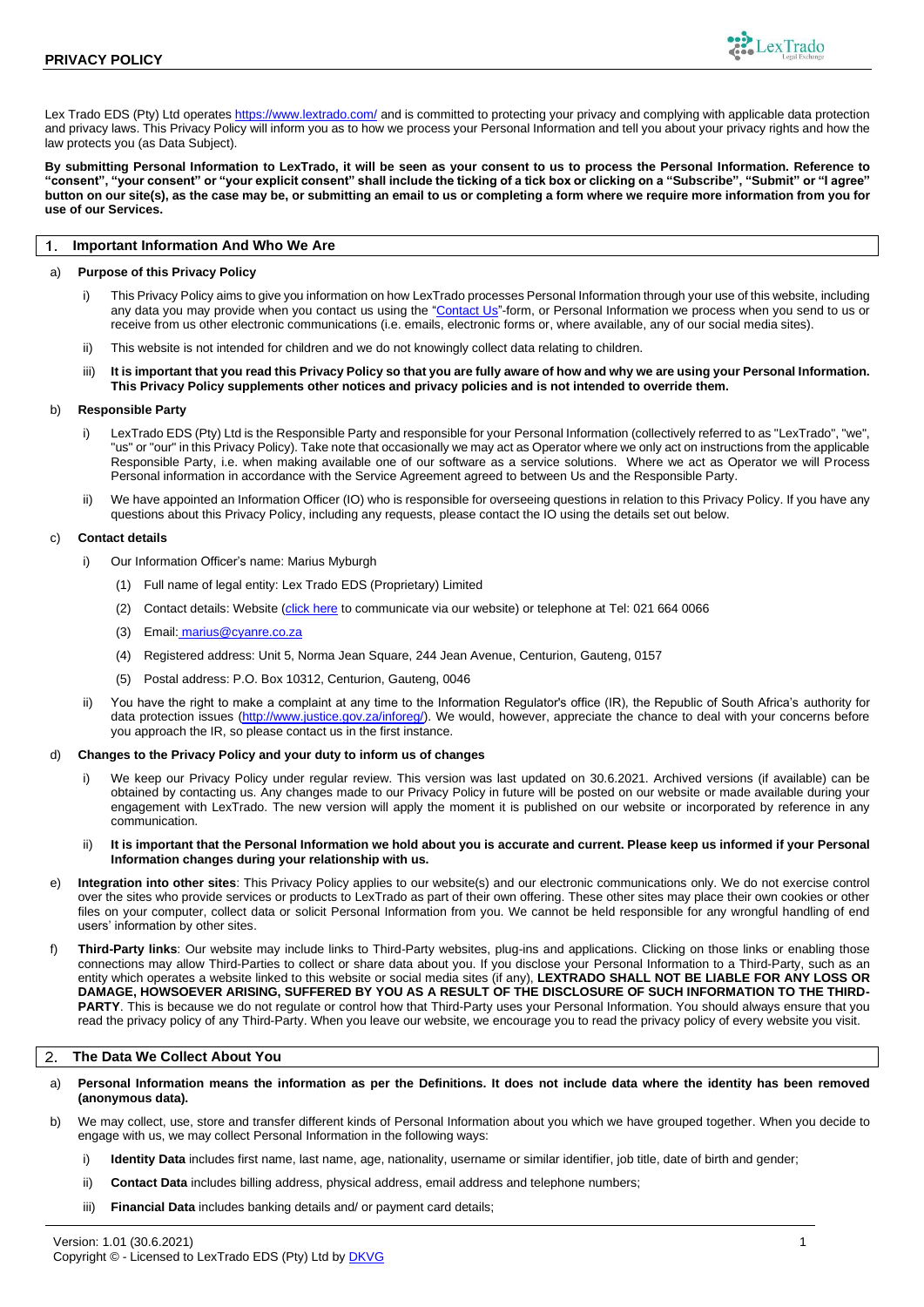

- iv) **Transaction Data** includes details about payments to and from you and other details of Services you have accessed on our website;
- v) **Technical Data** includes internet protocol (IP) address, your login data, browser type and version, time zone setting and location, browser plug-in types and versions, operating system and platform, and other technology on the devices you use to access this website;
- vi) **Usage Data** includes information about how you use our website and Services. This information shall include the full Uniform Resource Locators (URL) Clickstream to, through and from our website (including the date and time) and the Services you viewed or searched for, page response times, download errors, length of visits to certain pages, page interaction information (such as scrolling, clicks, and mouseovers) and methods used to browse away from the page and any phone number used to call us, service transaction instructions from and to you via our APIs; or
- vii) **Marketing and Communications Data** includes your preferences in receiving marketing from us and our third parties and your communication preferences.
- c) **COVID-19 Data** includes the prescribed questions we may ask as required by regulations and to ensure a safe and healthy environment, such as whether you have any symptoms or have been in contact with someone who had tested positive for COVID-19.
- d) We also collect, use and share **Aggregated Data** and **Pattern Data** such as (but not limited to) statistical or demographic data or service transactional data for any purpose. Aggregated Data or Pattern Data could be derived from your Personal Information but is not considered Personal Information in law as this data will not directly or indirectly reveal your (the data subject's) identity. For example, we may aggregate your Usage Data to calculate the percentage of users accessing a specific website feature or executing a specific transaction type (where applicable). However, if we combine or connect Aggregated Data or Pattern Data with your Personal Information so that it can directly or indirectly identify you, we will treat the combined data as Personal Information which will be used in accordance with this Privacy Policy.
- e) You may choose to provide additional Personal Information to us, in which event you agree to provide accurate and current information, and not to impersonate or misrepresent any person or entity or falsely state or otherwise misrepresent your affiliation with anyone or anything.
- f) We do not collect any Special Personal Information about you (as a customer). We may Process Special Personal information where we act as an Operator, however will only Process same as per instructions from the Responsible Party as per the agreement between us and the Responsible Party.
- g) **Submission of Personal Information on behalf of another: If you provide information on behalf of someone else, then it is your responsibility to obtain the necessary consent from the person/ user before making the Personal Information available to us. On receipt of Personal Information, we assume that the necessary consent has been obtained and will process the Personal Information as per your instructions. By submitting such Personal Information on behalf of another person/ user, you indemnify us against any Third-Party claim, where such Third-Party claim relates to Personal Information that has been processed without the necessary consent or other available exception allowed by law.**
- h) **If you fail to provide Personal Information: Where we need to collect Personal Information by law, or under the terms of a contract we have with you, and you fail to provide that data when requested, we may not be able to perform the contract we have or are trying to enter into with you (for example, to provide you with Services (including Services for no charge)). In this case, we may have to cancel a Service you have with us, but we will notify you if this is the case at the time.**

## **How Is Personal Information Collected?**

We use different methods to collect data from and about you including through:

- a) **Direct interactions.** You may directly provide us with your Personal Information when you:
	- i) engage with us via Zoom, Skype or any other Video conferencing facility;
	- ii) subscribe to our news letter;
	- iii) sign up for any of our Services;
	- iv) visit our premises
	- v) request marketing material from us;
	- vi) give us feedback; or
	- vii) contact us via our contact form [\(click here\)](https://www.lextrado.com/contact/).
- b) **Automated technologies or interactions.** As you interact with our Services or website, we will automatically collect Technical Data about your equipment, browsing actions, patterns and device(s). We collect this Personal Information by using cookies (see clause [4 below\)](#page-2-0), server logs and other similar technologies. We may also receive Technical Data about you if you visit other websites employing our cookies.
- c) **Third-parties or publicly available sources.** We will receive Personal Information about you from various third-parties and public sources as set out below:
	- i) **Technical Data from the following parties:**
		- (1) analytics providers such as Google ("How Google uses information from sites or apps that use our services", (located at [https://policies.google.com/technologies/partner-sites\)](https://policies.google.com/technologies/partner-sites)
		- (2) advertising networks; and
		- (3) search information providers.
	- ii) **Contact, Financial and Transaction Data** from providers of technical, payment and delivery services.
	- iii) **Technical and Transactional Data** from Third-Party service providers that provide a service or product to you, subject to your consent to us to collect the information.
	- iv) **Identity and Contact Data** from data brokers or aggregators.
	- v) **Identity and Contact Data** from publicly available sources such as CIPC.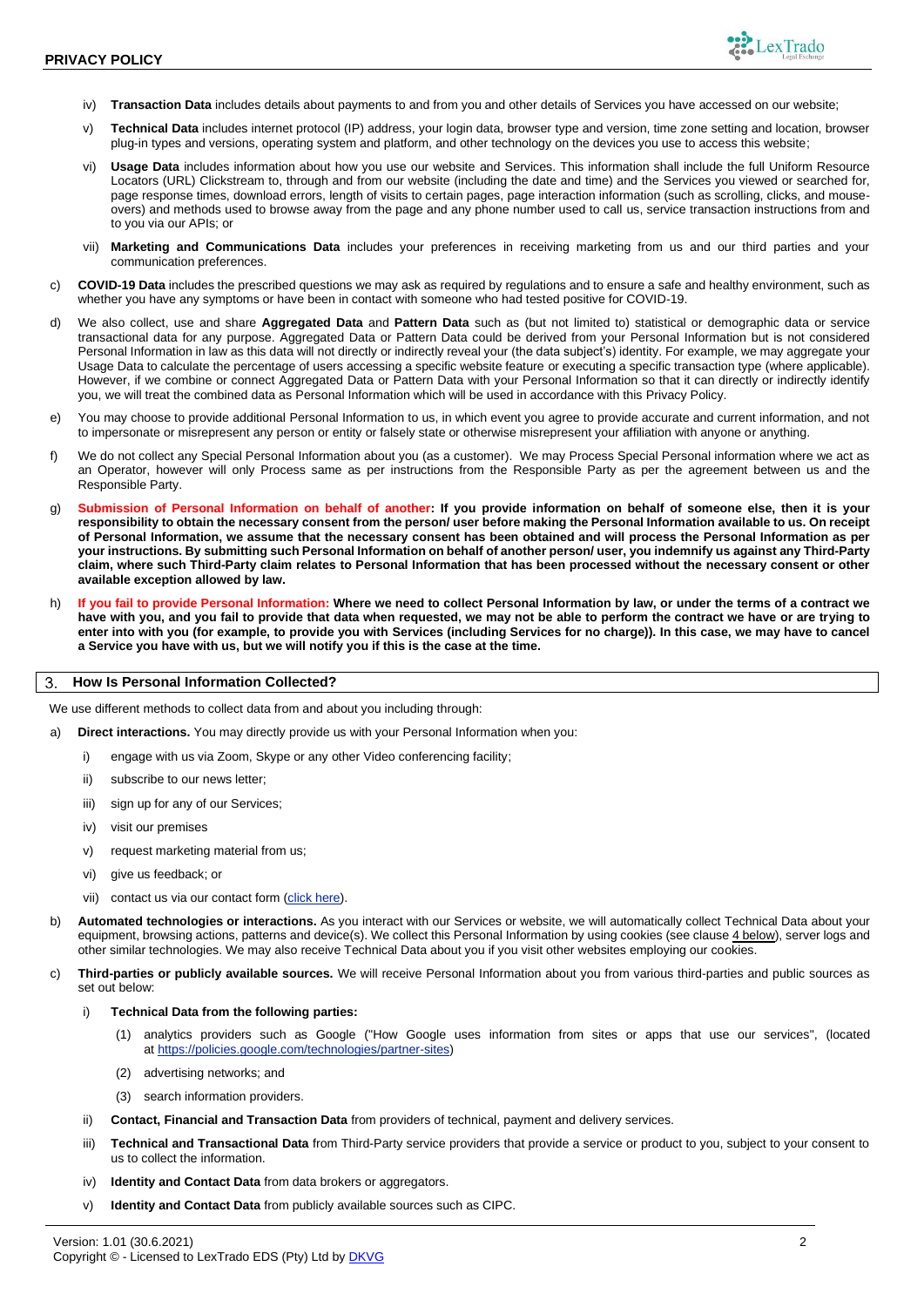

d) **GDPR**. When using LexTrado Services embedded in another site, certain disclosures must be given to and consent obtained from end-users in the European Union where the law requires such disclosures and consents. For end users in the European Union you must use commercially reasonable efforts to ensure that an end user is provided with clear and comprehensive information about this site's policies. If you have end users in the European Union, you will need to ensure that your use of the system complies with the General Data Protection Regulation (GDPR).

### <span id="page-2-0"></span>**Cookies** 4

a) Refer to our Cookies Policy.

### **How We Use Your Personal Information** 5

- a) We will not sell your Personal Information. We will only use Personal Information within the framework of the law. Most commonly, we will use Personal Information in the following circumstances:
	- i) where you have given us your consent; or
	- ii) where we need to perform the contract we are about to enter into or have entered into with you; or
	- iii) where it is necessary for our legitimate interests (or those of a Third-Party) and your interests and fundamental rights do not override those interests; or
	- iv) where we need to comply with a legal obligation.
- b) We will get your consent before sending Third-Party direct-marketing communications to you via email or text message. You have the right to withdraw consent to marketing at any time by contacting us or using such automated facilities made available by us.

### c) **Purposes for which we will use Personal Information**:

- i) We have set out in the table below a description of all the ways we plan to use Personal Information, and which of the legal bases we rely on to do so. We have also identified what our legitimate interests are where appropriate.
- ii) Note that we may process Personal Information for more than one lawful ground depending on the specific purpose for which we are using the data. Please contact us if you need details about the specific legal ground, we are relying on to process your Personal Information where more than one ground has been set out in the table below.
- d) LexTrado only shares Personal Information with other companies or individuals outside of LexTrado in the following circumstances:
	- i) We have your consent. We may require informed consent for the sharing of any Special Personal Information (where applicable).
	- ii) We may provide such information to collaborating companies or other trusted businesses or persons for the purpose of processing Personal Information on our behalf. We require that these parties agree to process such information based on our instructions and in compliance with this Privacy Policy and any other appropriate confidentiality and security measures.
	- iii) We have a good faith belief that access, use, preservation or disclosure of such information is reasonably necessary to:
		- (1) satisfy any applicable law, regulation, legal process or enforceable governmental request;
		- (2) enforce applicable Terms of Use, including investigation of potential violations thereof;
		- (3) detect, prevent, or otherwise address fraud, security or technical issues; or
		- (4) protect against imminent harm to the rights, property or safety of LexTrado, our Personnel, users of this website or the public as required or permitted by law.

| <b>Purpose/Activity</b>                                                                                                                                                                                                                                                                          | Type of data                                                                                                                           | Lawful basis for processing including basis of<br>legitimate interest                                                                                                                                                                                                                                                     |
|--------------------------------------------------------------------------------------------------------------------------------------------------------------------------------------------------------------------------------------------------------------------------------------------------|----------------------------------------------------------------------------------------------------------------------------------------|---------------------------------------------------------------------------------------------------------------------------------------------------------------------------------------------------------------------------------------------------------------------------------------------------------------------------|
| To receive newsletters / communication as<br>customer<br>To sign you up for our newsletter where<br>you're not a customer yet                                                                                                                                                                    | (a) Identity and<br>(a) Contact                                                                                                        | Existing customer (as per POPIA)<br>Your Consent                                                                                                                                                                                                                                                                          |
| To process and assist with payment for<br>Services executed or Products requested<br>by you:<br>(a) Manage payments, fees and charges<br>(b) Collect and recover money owed to us                                                                                                                | Identity,<br>(b)<br>Contact,<br>(C)<br>Financial,<br>(d)<br>Transaction.<br>(e)<br>Marketing<br>(f)<br>and<br>Communications           | (a) Performance of a contract with you<br>(b) Necessary for our legitimate interests (to recover<br>debts due to us)<br><b>TAKE NOTE: we do not store credit card information</b><br>- we use Third-Party service providers to execute<br>transactions where you use your card. You should<br>read their privacy policy]. |
| To manage our relationship with you as<br>client:<br>To deliver the Services<br>(a)<br>Notifying you about changes to our<br>(b)<br>terms or Privacy Policy or Service<br>conditions<br>(where<br>terms<br>and<br>applicable)<br>To reply to your submission via our<br>(C)<br>"Contact Us" page | Identity,<br>(a)<br>Contact,<br>(b)<br><b>Financial Data</b><br>(C)<br>Marketing<br>(d)<br>and<br>Communications,<br>(e) COVID-19 Data | Performance of a contract with you<br>(a)<br>Necessary to comply with a legal obligation<br>(b)<br>Necessary for our legitimate interests (to keep our<br>(c)<br>records updated and to study how clients use our<br>Services)                                                                                            |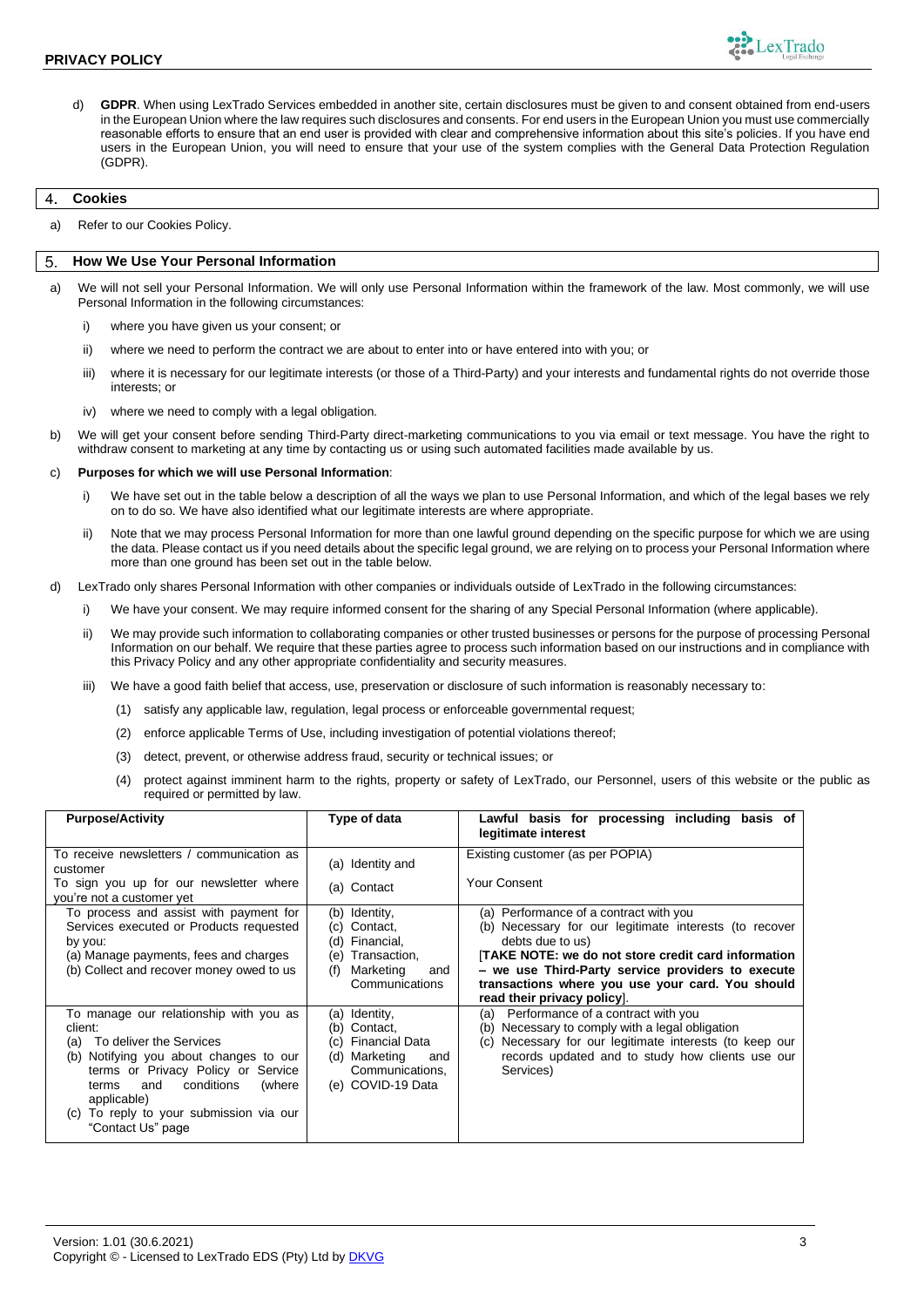

| To administer and protect our business,<br>website and other electronic platforms<br>(including troubleshooting, data analysis,<br>testing, system maintenance, support,<br>reporting and hosting of data) | Identity,<br>(a)<br>Contact,<br>(b)<br>Technical<br>(C)                                                          | (a) Necessary for our legitimate interests (for running our<br>business, provision of administration and IT services,<br>network security, to prevent fraud and in the context<br>of a business reorganisation exercise)<br>(b) Necessary to comply with a legal obligation |
|------------------------------------------------------------------------------------------------------------------------------------------------------------------------------------------------------------|------------------------------------------------------------------------------------------------------------------|-----------------------------------------------------------------------------------------------------------------------------------------------------------------------------------------------------------------------------------------------------------------------------|
| To deliver relevant website content and<br>advertisements to you and measure or<br>understand the effectiveness of<br>the<br>advertising we serve to you, if and when<br>we direct advertisements to you   | (a) Identity,<br>(b) Contact.<br>(c) Usage,<br>Marketing<br>(d)<br>and<br>Communications,<br>(e) Technical       | Necessary for our legitimate interests (to study how clients<br>use our Services, to develop them, to grow our business<br>and to inform our marketing strategy)                                                                                                            |
| To use data analytics to improve our<br>website, Services, marketing,<br>client<br>relationships and experiences                                                                                           | Technical,<br>(a)<br>(b) Usage                                                                                   | Necessary for our legitimate interests (to define types of<br>clients for our Services, to keep our website updated and<br>relevant, to develop our business and to inform our<br>marketing strategy)                                                                       |
| To<br>make<br>suggestions<br>and<br>recommendations to you about Services<br>that may be of interest to you                                                                                                | (a) Identity,<br>Contact,<br>(b)<br>Technical,<br>(C)<br>(d) Usage,<br>Marketing<br>(e)<br>and<br>Communications | Necessary for our legitimate interests (to develop our<br>Services and grow our business)                                                                                                                                                                                   |

e) **Marketing:** We strive to provide you with choices regarding certain Personal Information uses, particularly around marketing and advertising (where applicable).

## i) **Promotional offers from us**

- (1) As a Customer:
	- (a) When you acquire any of our Services or make use of our website (browse wrap agreement) we will deal with you as a customer under the POPIA;
	- (b) We will use your Identity and Contact information to submit to you information/material of our other services and/or products that are related and that we feel may be of interest to you.
	- (c) Important: you may ask us on submission of your Identity, and Contact information not to send you the above-mentioned information. At any time subsequent to our initial engagement you can make use of the opting out options under par. **Error! Reference source not found.**[iii\) below;](#page-3-0)
- (2) Not a customer of yet:
	- (a) We may collect through one of our employees or through our mailing system your email address; however
	- (b) Before we use same for any direct marketing purposes we will ask you for Consent (opt-in) prior to sending you direct marketing material.

# ii) **Third-party marketing.**

- (1) We will get your express opt-in consent before we share your Personal Information with any Third-Party for marketing purposes.
- (2) TAKE NOTE: We may provide (without your consent) Third-Party marketing parties/ advertisers with anonymous aggregate information (Aggregate Data (see above)) about our users (for example, we may inform them that 500 men aged under 30 have clicked on a specific product or advertisement on any given day). We may also use such aggregate information to help advertisers reach the kind of audience they want to target (for example, women in a specific region). We may make use of the Personal Information we have collected from you to enable us to comply with our advertisers' wishes by displaying their advertisement to that target audience. **IMPORTANT: We do not disclose information about identifiable individuals to our advertisers**.

### <span id="page-3-0"></span>iii) **Opting out.**

- (1) You can ask us or Third-Parties to stop sending you marketing messages at any time on the email communication or by contacting us at any time and requesting to op-out of our marketing services.
- (2) Where you opt out of receiving these marketing messages, this will not apply to Personal Information provided to us as a result of a Service purchase, Service experience or other transactions.
- iv) **Cookies:** You can set your browser to refuse all or some browser cookies, or to alert you when websites set or access cookies. If you disable or refuse cookies, please note that some parts of this website may become inaccessible or not function properly. For more information about our use of cookies please refer to our Cookies Policy.

## f) **Change of purpose**.

- We will only use your Personal Information for the purposes for which we collected it, unless we reasonably consider that we need to use it for another reason and that reason is compatible with the original purpose. If you wish to get an explanation as to how the processing for the new purpose is compatible with the original purpose, please contact us.
- ii) If we need to use your Personal Information for an unrelated purpose, we will notify you and we will explain the legal basis which allows us to do so.
- iii) Please note that we may process your Personal Information without your knowledge or consent, in compliance with the above rules, where this is required or permitted by law.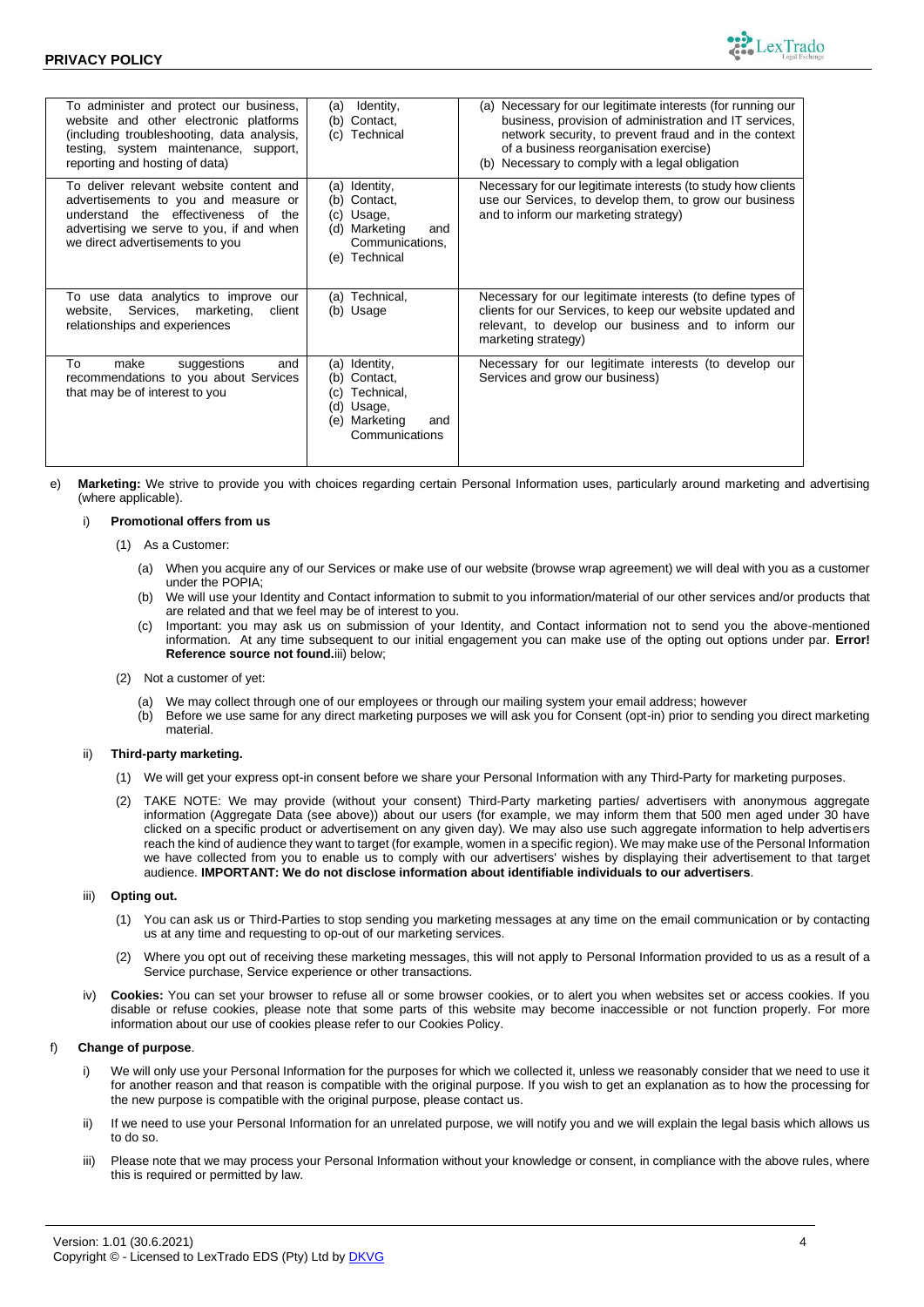

# **Disclosures Of Personal Information**

- a) We may share Personal Information with the parties set out below for the purposes set out in the table above.
	- i) **Internal Third-Parties** as set out in the Definitions. Where we share Personal Information to collaborating companies/ partners/ agents, as the case may be, we ensure your Personal Information is protected by requiring all Internal Third-Parties to follow this Policy when processing your Personal Information.
	- ii) **External Third-Parties** as set out in the Definitions.
	- iii) **Third-Parties** to whom we may choose to sell, transfer or merge all or parts of our business or our assets. Alternatively, we may seek to acquire other businesses or merge with them. If a change happens to our business, then the new owners may use your Personal Information in the same way as set out in this Privacy Policy.
- b) We require all Third-Parties to respect the security of your Personal Information and to treat it in accordance with the law. We do not allow our Third-Party service providers to use your Personal Information for their own purposes and only permit them to process your Personal Information for specified purposes and in accordance with our instructions.

### $\overline{7}$ **International Transfers**

- a) Some of our External Third-Parties may be based outside South Africa, so their processing of your Personal Information could involve a transfer of data outside the Republic.
- b) Whenever we transfer your Personal Information out of the Republic, we ensure a similar degree of protection is afforded to it by ensuring at least one of the following safeguards is implemented:
	- i) We will only transfer your Personal Information to countries that have appropriate data protection and privacy legislation to protect your Personal Information.
	- ii) Where we use certain service providers, we conclude an agreement with them to confirm that your Personal Information is confidential, they can only process on our instructions and that they should establish and maintain appropriate technological and organisational measurements to protect your Personal Information.
	- iii) Where we use providers based in the US, we may transfer data to them if they are part of the Privacy Shield which requires them to provide protection to personal information similar to the conditions under the POPI Act, which we believe are good principles to ensure compliance.
- c) By submitting your Personal Information to us you consent to the transfer of your Personal Information outside the borders of South Africa (when required).

### 8 **Data Security**

- a) We have put in place appropriate technological and organisational measures to prevent Personal Information from being accidentally lost, used or accessed in an unauthorised way, altered or disclosed. In addition, we limit access to Personal Information to those employees, agents, contractors and other third-parties who have a business need to know. They will only process Personal Information on our instructions, and they are subject to a duty of confidentiality.
- b) We have put in place procedures to deal with any suspected Personal Information breach and will notify you and any applicable regulator of a breach where we are legally required to do so.

### **Data Retention** 9

### **How long will we use your Personal Information for?**

- a) We will only retain your Personal Information for as long as reasonably necessary to fulfil the purposes we collected it for, including for the purposes of satisfying any legal, regulatory, tax, accounting or reporting requirements. We may retain your Personal Information for a longer period in the event of a complaint or if we reasonably believe there is a prospect of litigation in respect of our relationship with you.
- b) To determine the appropriate retention period for Personal Information, we consider the amount, nature and sensitivity of the Personal Information, the potential risk of harm from unauthorised use or disclosure of your Personal Information, the purposes for which we process your Personal Information and whether we can achieve those purposes through other means, and the applicable legal, regulatory, tax, accounting or other requirements.
- c) By law we have to keep basic information about our clients (including Contact, Identity and Transaction Data) for five years after they cease being clients for tax purposes.
- d) In some circumstances you can ask us to delete your data: se[e 12 below](#page-5-0) for further information.
- e) In some circumstances we will anonymise your Personal Information (so that it can no longer be associated with you) for research or statistical purposes, in which case we may use this information indefinitely without further notice to you.

## 10. Records

We will keep detailed, accurate and up-to-date written records regarding any Processing of Personal Information it carries out, including but not limited to, the access, control and security of the Personal Information and approved subcontractors, the processing purposes, categories of processing, any transfers of Personal Information to a third country and related safeguards, the instructions as received from our customers and a general description of the technical and organisational security measures and retention and destruction of Personal Information.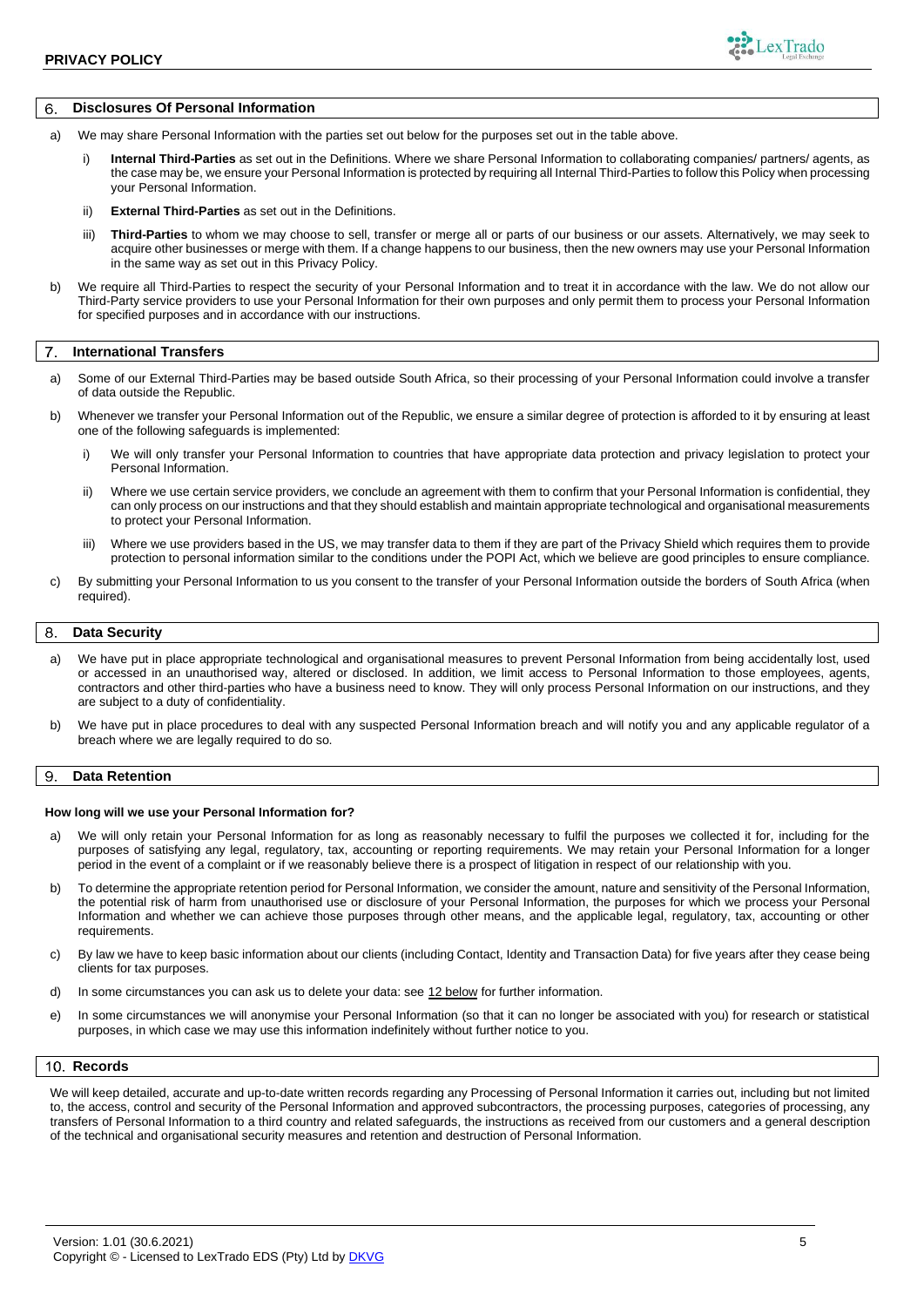

### **Social Media** 11.

- a) Our website or Services may, in certain circumstances, provide you with social plug-ins from various social media networks. If you choose to interact with a social network such as Facebook, Instagram or LinkedIn (for example by registering an account or click on the links from our website), your activity on our website will also be made available to that social network. This is necessary for the performance of your contract with us which allows you to interact with a social network. If you are logged in on one of these social networks during your visit to our website or are interacting with one of the social plug-ins, the social network might add this information to your respective profile on this network based on your privacy settings. If you would like to prevent this type of information transfer, please log out of your social network account before you enter our website, or change the necessary privacy settings, where possible.
- b) Communication, engagement and actions taken through external social media networks that we participate in are custom to the terms and conditions as well as the privacy policies held with each social media platform respectively.
- c) You are advised to use social media networks wisely and communicate/ engage with them with due care and caution in regard to their own privacy policies. **PLEASE NOTE: WE WILL NEVER ASK FOR PERSONAL OR SENSITIVE INFORMATION THROUGH SOCIAL MEDIA NETWORKS AND ENCOURAGE USERS, WISHING TO DISCUSS SENSITIVE DETAILS OR TO RESOLVE ISSUES/ CONCERNS, TO CONTACT US THROUGH PRIMARY COMMUNICATION CHANNELS SUCH AS BY TELEPHONE OR EMAIL.**
- d) Our social media network page(s) may share web links to relevant web pages. By default, some social media platforms shorten lengthy URL's. You are advised to exercise caution and due care before clicking on any shortened URL's published on social media platforms by this website. Despite our best efforts to ensure that only genuine URL's are published, many social media platforms are prone to spam and hacking and therefore our website and its owners cannot be held liable for any damages or implications caused by visiting any shortened links.

#### <span id="page-5-0"></span> $12$ **Your Legal Rights**

- a) Under certain circumstances, you have the following rights under data protection laws in relation to your Personal Information:
	- i) **Request for Access**: Request access to Personal Information (commonly known as a "data subject access request"). There may be a fee associated with this request – see [c\) below.](#page-5-1) This enables you to receive a copy of the Personal Information we hold about you and to check that we are lawfully processing it. This enables you to receive a copy of the Personal Information we hold about you and to check that we are lawfully processing it. See our Promotion of Access to Information Manual ("PAI Manual").
	- ii) **Request Correction** of the Personal Information that we hold about you. This enables you to have any incomplete or inaccurate data we hold about you corrected, though we may need to verify the accuracy of the new data you provide to us.
	- iii) Request erasure of your Personal Information. This enables you to ask us to delete or remove Personal Information where there is no good reason for us continuing to process it. You also have the right to ask us to delete or remove your Personal Information where you have successfully exercised your right to object to processing (see below), where we may have processed your information unlawfully or where we are required to erase your Personal Information to comply with local law. Note, however, that we may not always be able to comply with your request of erasure for specific legal reasons which will be notified to you, if applicable, at the time of your request. Take Note: Erasure of your Personal Information shall further not limit our rights in terms of Aggregate Data and Pattern Data
	- iv) **Object to processing** of your Personal Information where we are relying on a legitimate interest (or those of a third-party) and there is something about your particular situation which makes you want to object to processing on this ground, as you feel it impacts on your fundamental rights and freedoms. You also have the right to object where we are processing your Personal Information for direct marketing purposes. In some cases, we may demonstrate that we have compelling legitimate grounds to process your information which override your rights and freedoms.
	- **Request restriction of processing** of your Personal Information. This enables you to ask us to suspend the processing of your Personal Information in the following scenarios:
		- (1) If you want us to establish the data's accuracy.
		- (2) Where our use of the data is unlawful, but you do not want us to erase it.
		- (3) Where you need us to hold the data even if we no longer require it as you need it to establish, exercise or defend legal claims.
		- (4) You have objected to our use of your data, but we need to verify whether we have overriding legitimate grounds to use it.
	- vi) **Request the transfer** of your Personal Information to you or to a third-party. We will provide to you, or a third-party you have chosen, your Personal Information in a structured, commonly used, machine-readable format. Note that this right only applies to automated information which you initially provided consent for us to use or where we used the information to perform a contract with you. Contact us if you need to transfer your Personal Information.
	- vii) **Withdraw consent** at any time where we are relying on consent to process your Personal Information. However, this will not affect the lawfulness of any processing carried out before you withdraw your consent. If you withdraw your consent, we may not be able to provide certain Services to you. We will advise you if this is the case at the time you withdraw your consent.
	- b) If you wish to exercise any of the rights set out above, please contact us at the details mentioned at **[1.c\) above](#page-0-0)**.
- <span id="page-5-1"></span>c) **Fee required:** Apart from any prescribed fees under any applicable data protection legislation, you will not have to pay a fee to access your Personal Information (or to exercise any of the other rights). However, we may charge a reasonable fee if your request is clearly unfounded, repetitive or excessive. Alternatively, we could refuse to comply with your request in these circumstances.
- d) **What we may need from you:** We may need to request specific information from you to help us confirm your identity and ensure your right to access your Personal Information (or to exercise any of your other rights). This is a security measure to ensure that Personal Information is not disclosed to any person who has no right to receive it. We may also contact you to ask you for further information in relation to your request to speed up our response.
- e) **Time limit to respond:** We try to respond to all legitimate requests within 30 (thirty) days. Occasionally it could take us longer than 30 (thirty) days if your request is particularly complex or you have made a number of requests. In this case, we will notify you and keep you updated.

#### **Subcontractors**13.